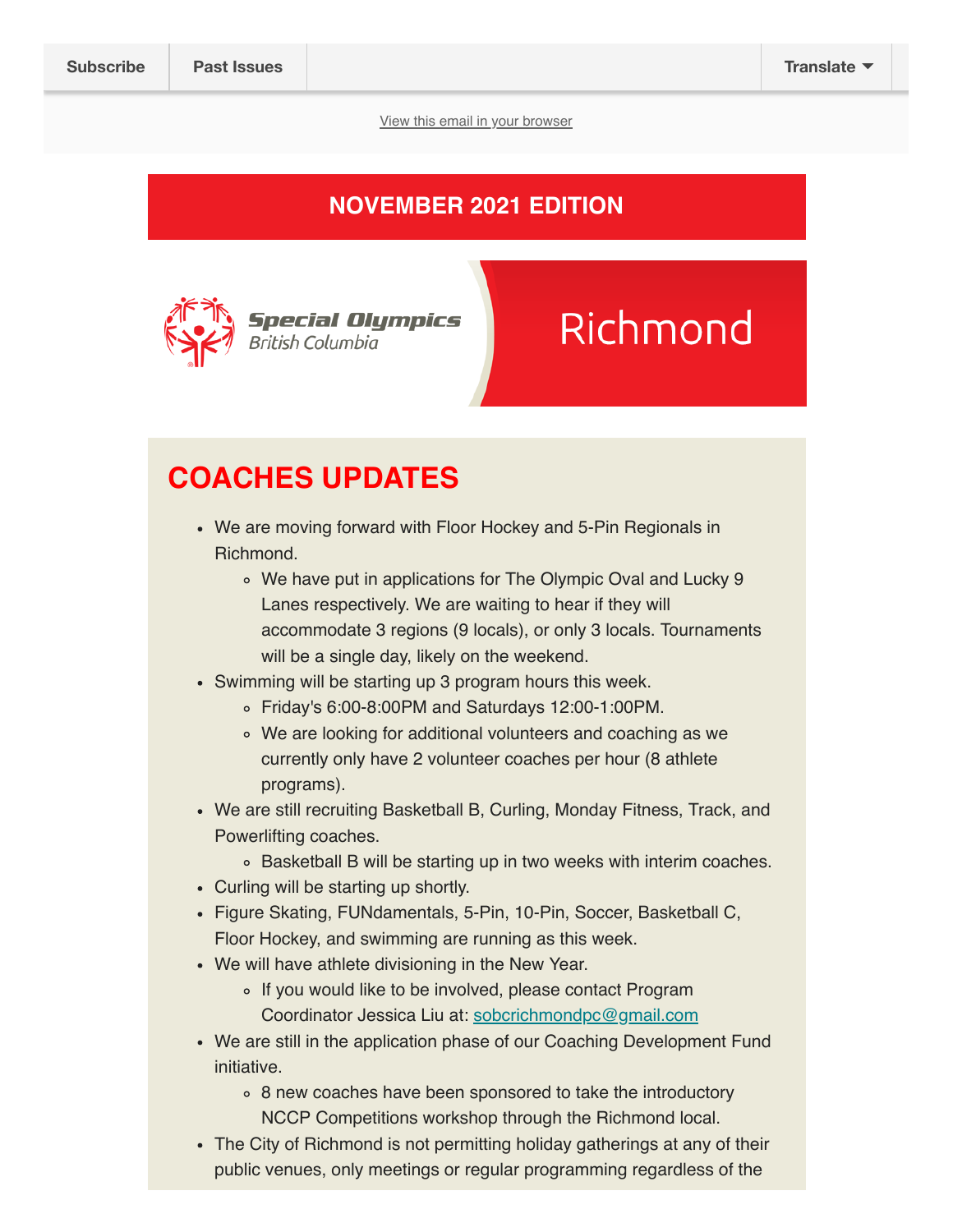athletes can attend together, or having a 40 athlete dinner in a private rental space (application for the event must be approved by SOBC Provincial if we have a dinner.)

- The board is adjourning November 15th, 2021, until January 17th, 2022, but we will still be available by email except for December 18th to January 3rd while the Provincial Office is closed for their holidays.
- We look forward to picking up the development of your programming this January! Please reach out with any feedback or initiatives you'd like to see in the Richmond Local.

# COACHING RESOURCES

Sport Specific Development Opportunities Endorsed by SOBC

### Basketball BC Coaching Resources

- NCCP Learn to Train Clinic Nov #1
	- November 13 14, 2021
- NCCP Learn to Train Clinic Nov #2 o November 27 - 28, 2021.
- NCCP Train to Train Clinic
	- December 4 5, 2021

### Swimming Canada

Workshops are full until the New Year, please check back later!

### Soccer Canada

You can purchase a course through BC Soccer

### **Curling**

- Courses must be requested by the Richmond Local for a group of coaches
	- minimum 3 coaches, maximum 5 coaches

### Figure Skating

- Courses usually occur once monthly (The last course was in October)
	- New Year Events are not yet listed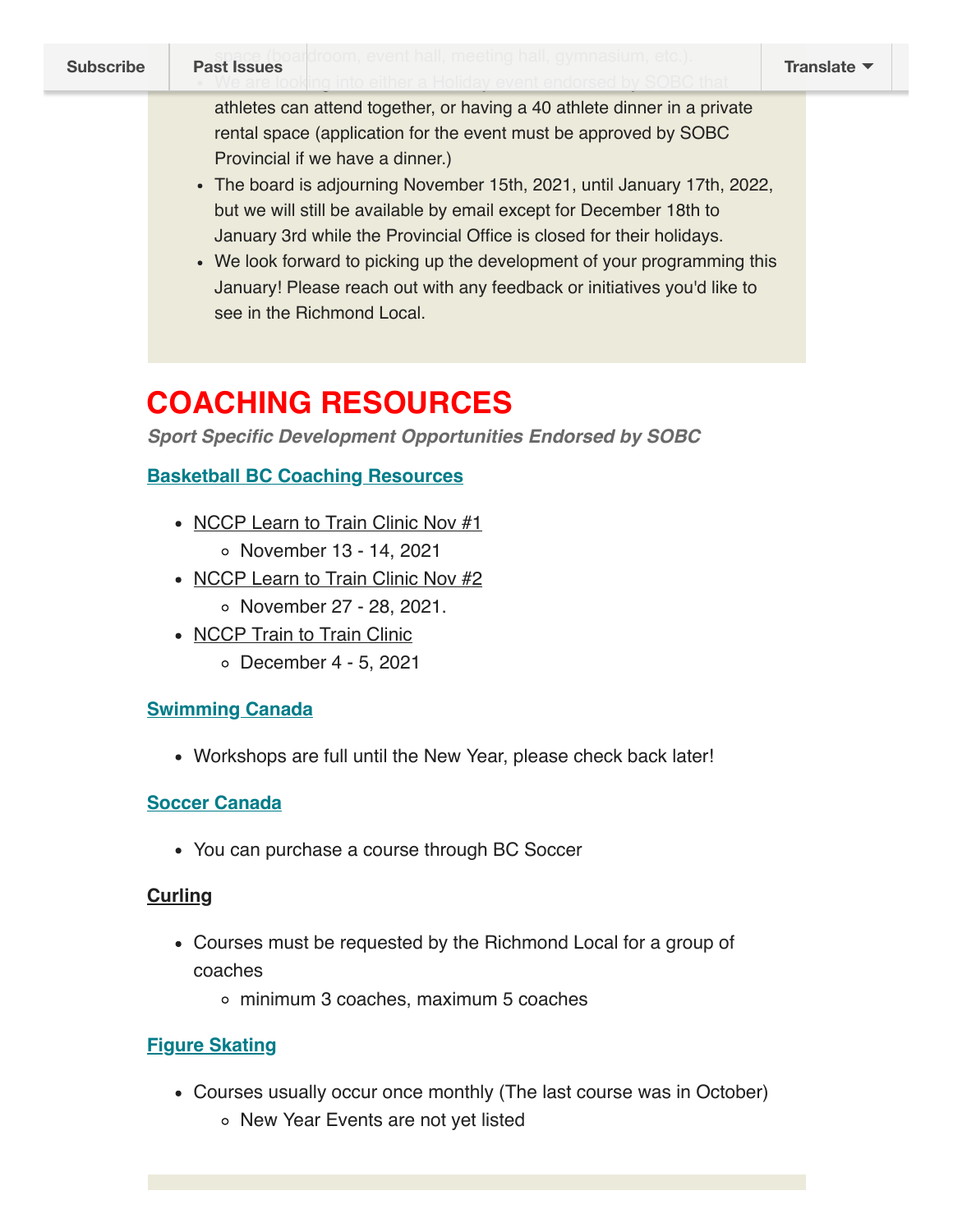If you would like to take the NCCP Competitions (Intro) course online, it will be offered in the New Year. Otherwise, Lois will contact you about an in-person workshop.

NCCP Special Olympics Competition Sport Virtual Workshop January 19, 20, & 27 - 6:00-9:30 PM PST OR January 21 (evening), 22 (morning), and 23 (morning)

Coaches can register here. If you have any questions, please contact SOBC Vice President Sport Lois McNary by email at *Imcnary@specialolympics.bc.ca* or by phone at 604-737-3117.

## NCCP - ADVANCED

\* These workshops are not free

November 27-November 28: Community Softball Coach Clinic [IN PERSON - WEST KELOWNA]

#### Click to Register

November 27-November 28: Softball Competition - Introduction Weekend 1 [IN PERSON - LANGFORD STATION]

#### Click to Register

November 27-28: Softball Competition - Introduction Weekend 2 [IN PERSON - RICHMOND]

#### Click to Register

November 30-December 2: Manage a Sport Program [ONLINE - ZOOM] Registration closes on November 25.

#### Click to Register

# GENERAL NCCP RESOURCES

1. NCCP E-learning Modules (login once you have taken the NCCP Competitions Workshop with SOBC through your local): The Locker (coach.ca)

2. Free Recorded PD from SOBC and NCCP: Online Coach Education | Special Olympics British Columbia